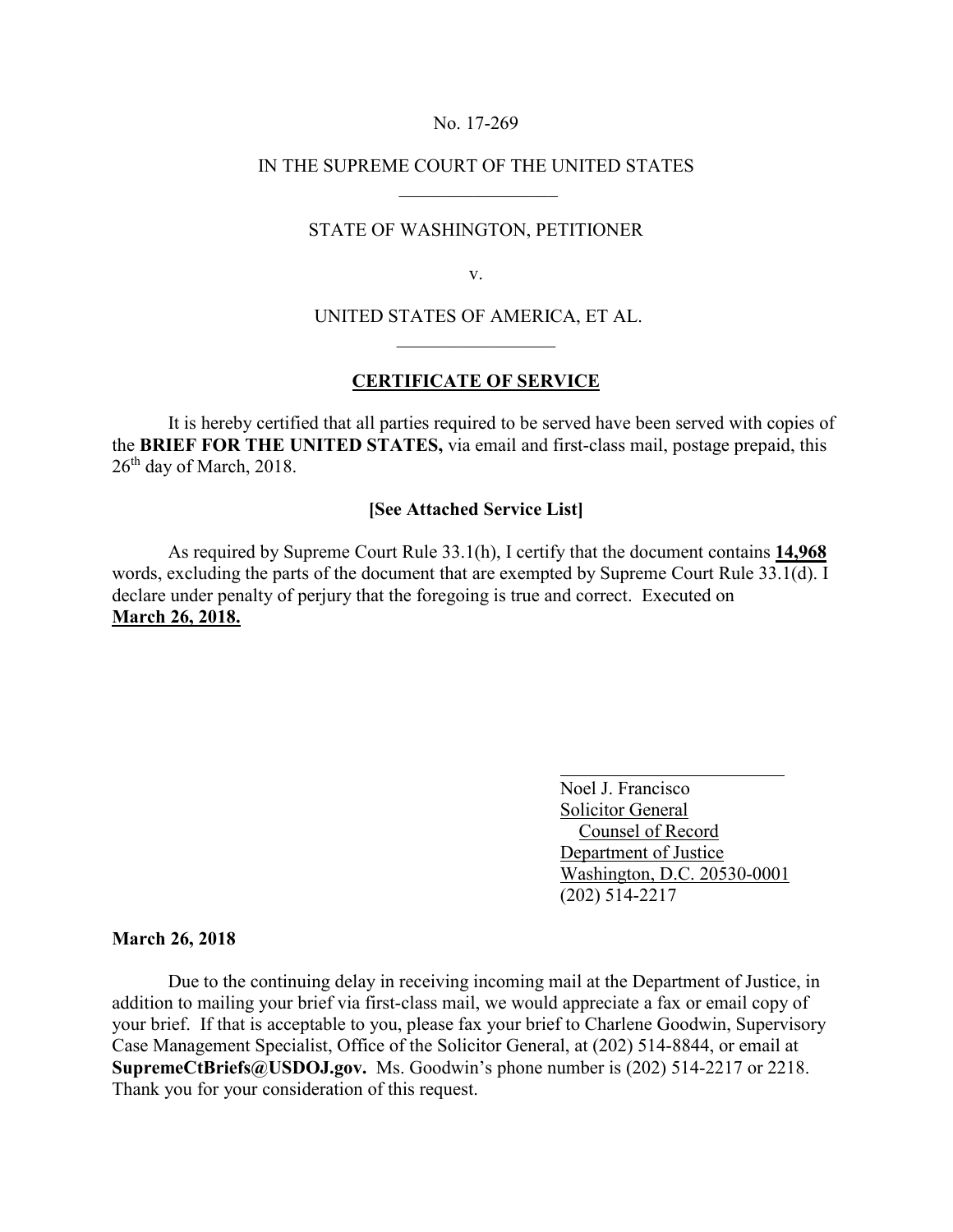17-0269 WASHINGTON USA, ET AL.

> TIMOTHY S. BISHOP MAYER BROWN LLP 71 SOUTH WACKER DRIVE CHICAGO, IL 60606-4637 312-782-0600 [TBISHOP@MAYERBROWN.COM](mailto:TBISHOP@MAYERBROWN.COM)

DAVID J. CUMMINGS NEZ PERCE TRIBAL EXECUTIVE COMMITTEE PO BOX 305 LAPWAI, ID 83540-0305 208-843-7355 [DJC@NEZPERCE.ORG](mailto:DJC@NEZPERCE.ORG)

JAMES J. DEVINE, JR. ATTORNEY AT LAW 128 MAIN ST. ONEIDA, NY 13424 315-363-6600 [JDEVINE@CENTRALNY.TWCBC.COM](mailto:JDEVINE@CENTRALNY.TWCBC.COM)

AMANDA W. GOODIN EARTHJUSTICE 705 SECOND AVENUE SUITE 203 SEATTLE, WA 98104 206-343-7340 [AGOODIN@EARTHJUSTICE.ORG](mailto:AGOODIN@EARTHJUSTICE.ORG)

WILLIAM JAY **(EMAILED)** GOODWIN PROCTER LLP 901 NEW YORK AVE., N.W. WASHINGTON, DC 20001 202-346-4190 [WJAY@GOODWINLAW.COM](mailto:WJAY@GOODWINLAW.COM)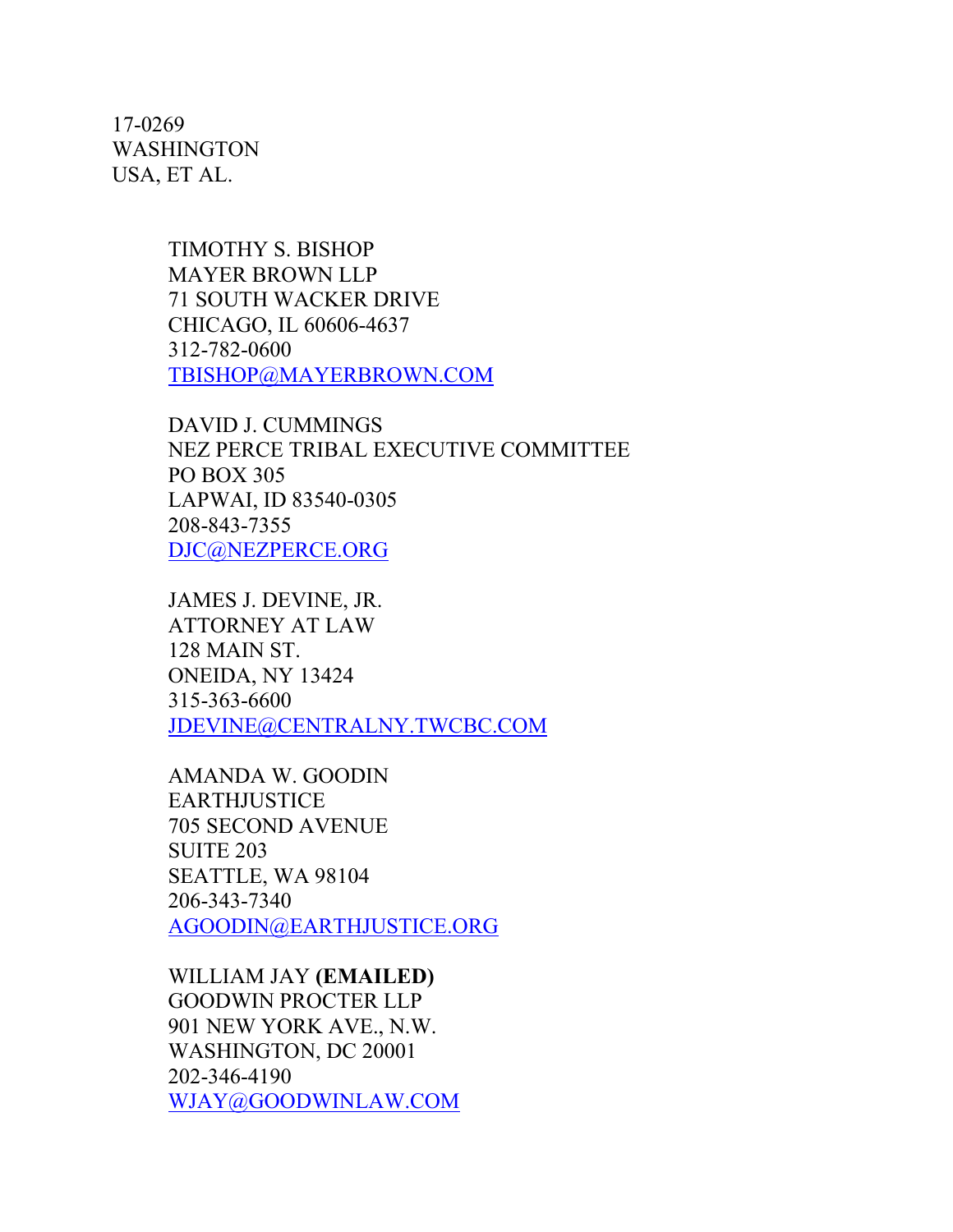ROBERT M. MCKENNA ORRICK, HERRINGTON SUTCLIFFE LLP 701 5TH AVE. SEATTLE , WA 98104 206-839-4300 [RMCKENNA@ORRICK.COM](mailto:RMCKENNA@ORRICK.COM)

ERIC D. MILLER PERKINS COIE LLP 1201 THIRD AVENUE AVENUE SUITE 4900 SEATTLE, WA 98101 206-359-8000 [EMILLER@PERKINSCOIE.COM](mailto:EMILLER@PERKINSCOIE.COM)

NOAH GUZZO PURCELL **(EMAILED)**  SOLICITOR GENERAL 1125 WASHINGTON STREET SE OLYMPIA, WA 98504-0100 360-753-6200 [NOAH.PURCELL@ATG.WA.GOV](mailto:NOAH.PURCELL@ATG.WA.GOV)

DAMIEN M. SCHIFF PACIFIC LEGAL FOUNDATION 930 G STREET SACRAMENTO, CA 95814 916-419-7111 [INCOMINGLIT@PACIFICLEGAL.ORG](mailto:INCOMINGLIT@PACIFICLEGAL.ORG)

JOHN C. SLEDD **(EMAILED)** KANJI & KATZEN, PLLC 401 SECOND AVE. SOUTHE SUITE 700 SEATTLE, WA 98104 206-344-8100 [JSLEDD@KANJIKATZEN.COM](mailto:JSLEDD@KANJIKATZEN.COM)